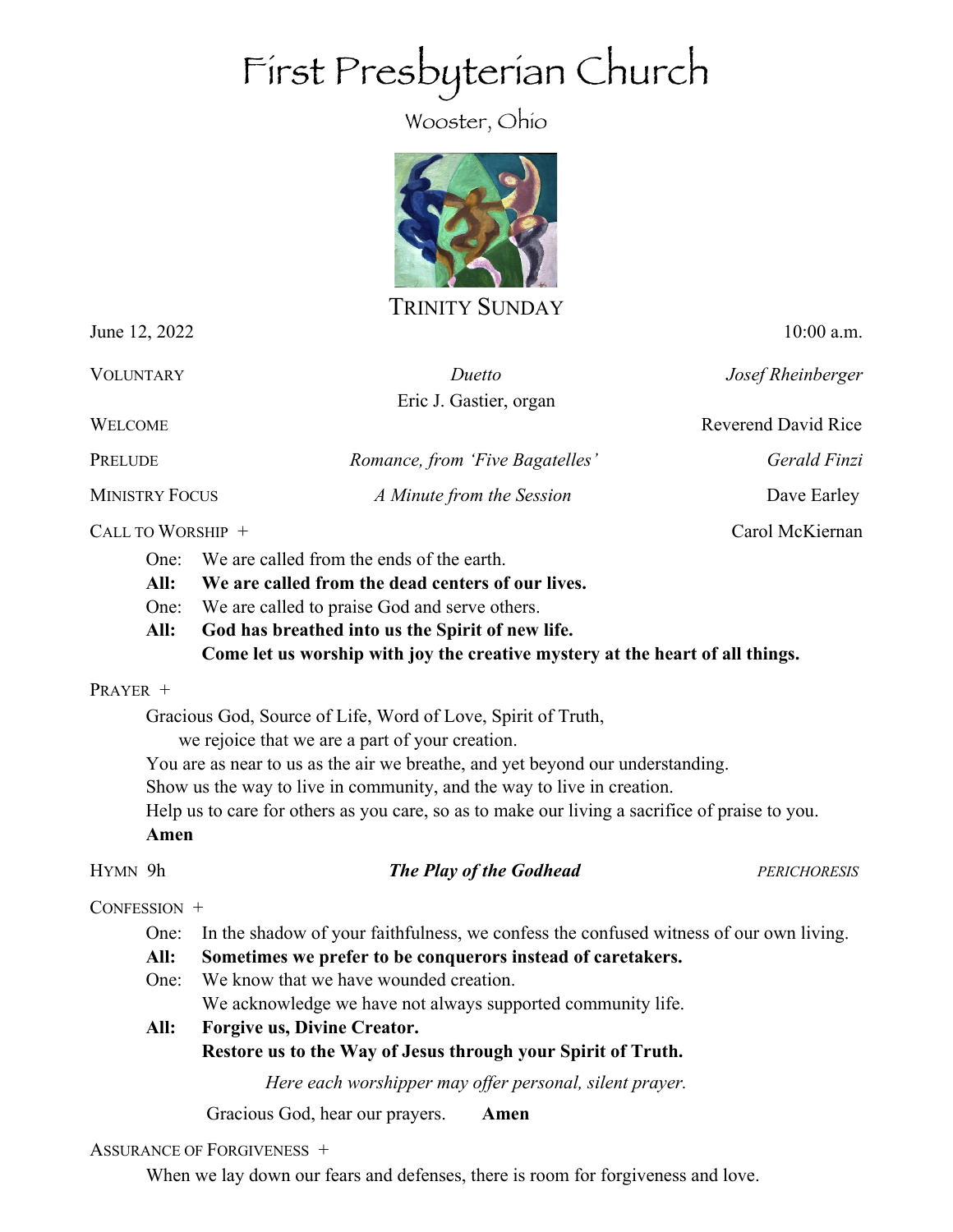The former ways of resistance crumble and we are shaped into a community of creative freedom, of spirited living, of peace. **Thanks be to God! Amen** PASSING OF THE PEACE *Please take care to maintain some physical distance as we share the Peace* The Peace of Christ be with you . . . **And also with you. CHILDREN'S MOMENT** Amy Baxstrom *Following the Children's Moment, children are invited to go with Amy to Joy Worship.* SCRIPTURE Psalm 8 John 16:12-15 Romans 5:1-5 SERMON *Beyond Trinity* MUSICAL OFFERING *Allegretto, from 'Clarinet Sonata' Camille Saint-Saëns* ORDINATION AND INSTALLATION OF RULING ELDER AND DEACON CLASSES OF 2025 (Please turn to the following pages.) HYMN 716 *God, Whose Giving Knows No Ending BEACH SPRING* BLESSING AND BENEDICTION POSTLUDE *Fanfare-Trumpet Tune Franklin D. Ashdown* 

+ Liturgy adapted from *Seasons of the Spirit*.

Clarinetist **Jeffrey Anderson** is beginning his seventh season with the Ohio Light Opera Orchestra. He serves as a full-time music instructor at Allen Community College in Iola, Kansas. Jeffrey holds a doctorate in Clarinet Performance from the University of Cincinnati College-Conservatory with a cognate in Piano Performance. His principal teachers have been Theodore Oien, Caroline Hartig, Kevin Schempf, and Ixi Chen.

First Presbyterian Church is a Christian community dedicated to showing God's love through worship, study, social justice, outreach, and fellowship.

# **More Light Church and Member of Covenant Network Earth Care Congregation and Matthew 25 Church**

**The Mission of the Matthew 25 Church:** We commit ourselves to congregational vitality by acting boldly and compassionately to end systemic poverty and structural racism, serving people who are oppressed, imprisoned, poor.

330-264-9420 www.firstpreswooster.org Facebook: facebook.com/FPCWooster

|                                                               |                     | $\ldots$ $\ldots$ $\ldots$ $\ldots$ $\ldots$ $\ldots$ $\ldots$ $\ldots$ $\ldots$ $\ldots$ $\ldots$ $\ldots$ $\ldots$ $\ldots$ $\ldots$ $\ldots$ $\ldots$ $\ldots$ $\ldots$ $\ldots$ $\ldots$ $\ldots$ $\ldots$ $\ldots$ $\ldots$ $\ldots$ $\ldots$ $\ldots$ $\ldots$ $\ldots$ $\ldots$ $\ldots$ $\ldots$ $\ldots$ $\ldots$ $\ldots$ $\ldots$ |                           |                    |                        |
|---------------------------------------------------------------|---------------------|----------------------------------------------------------------------------------------------------------------------------------------------------------------------------------------------------------------------------------------------------------------------------------------------------------------------------------------------|---------------------------|--------------------|------------------------|
| <b>WEEKLY CALENDAR</b>                                        |                     |                                                                                                                                                                                                                                                                                                                                              |                           |                    |                        |
| Sunday Greeters: June $12 -$ Carol Gates                      |                     |                                                                                                                                                                                                                                                                                                                                              | June $19 -$ Pam Giffin    |                    |                        |
| Sunday Sextons: June 12 – Olivia Hiner                        |                     |                                                                                                                                                                                                                                                                                                                                              | June 19 – Sophia Baxstrom |                    |                        |
| Sunday, June 12                                               |                     | 10:00 a.m. Worship in the Sanctuary                                                                                                                                                                                                                                                                                                          |                           |                    |                        |
| Monday, June 13                                               |                     | 10:00 a.m. Admin Staff $12:00$ p.m. Rotary                                                                                                                                                                                                                                                                                                   |                           |                    | 6:00 p.m. Cub Scouts   |
| Tuesday, June 14                                              |                     | 8:30 a.m. Bible Study in the Library                                                                                                                                                                                                                                                                                                         |                           | $7:00$ p.m. Scouts |                        |
| Wednesday, June 15 10:00 a.m. Celebrating Sabbath Bible Study |                     |                                                                                                                                                                                                                                                                                                                                              |                           |                    | 10:00 a.m. Memory Café |
|                                                               |                     | 7:00 p.m. Faith $&$ Structure                                                                                                                                                                                                                                                                                                                |                           |                    |                        |
| Saturday, June 18                                             | $9:30$ a.m. Al-Anon |                                                                                                                                                                                                                                                                                                                                              |                           |                    |                        |
| Sunday, June 19                                               |                     | 10:00 a.m. Worship at Oak Hill Park Pavilion                                                                                                                                                                                                                                                                                                 |                           |                    |                        |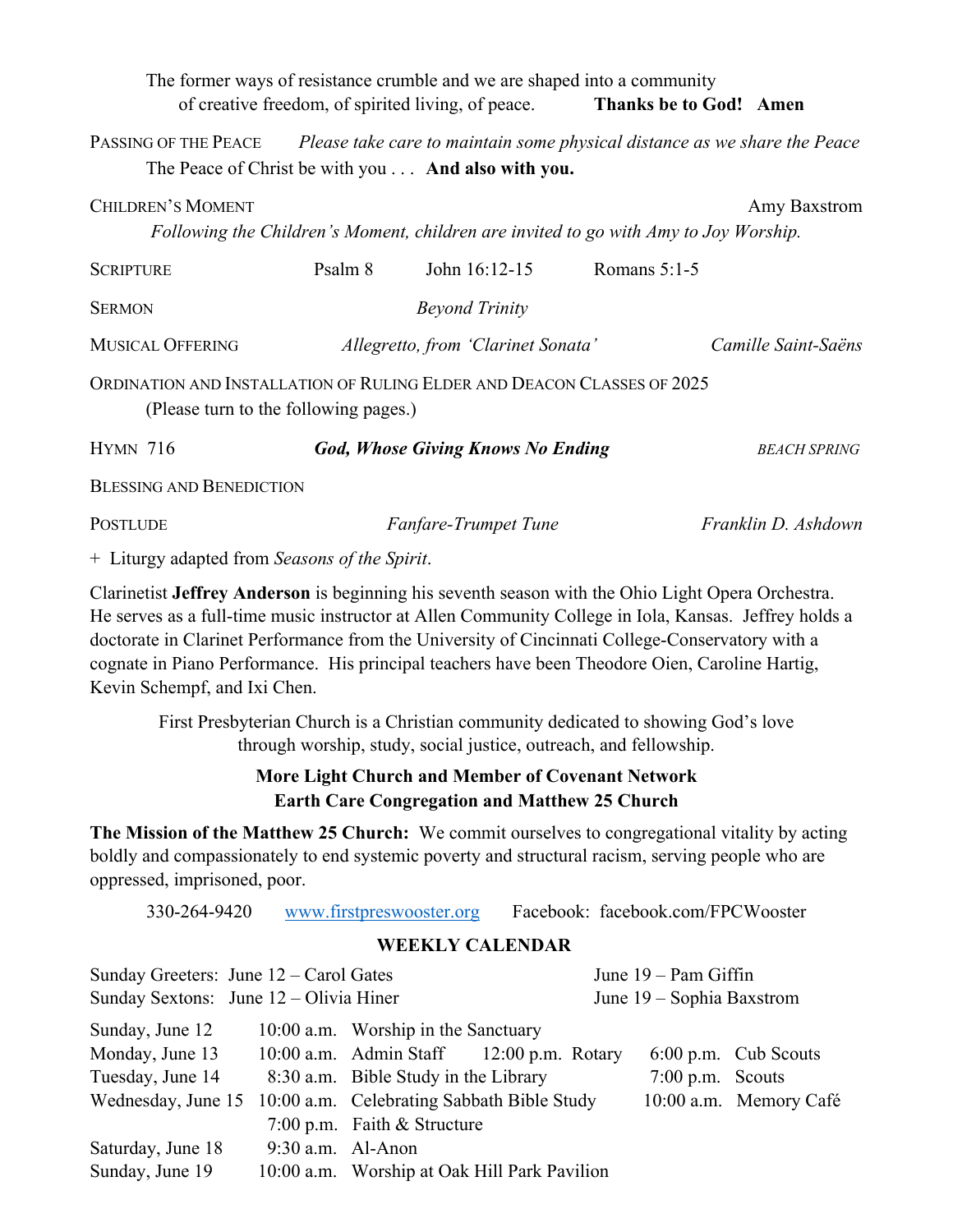## **LITURGY OF ORDINATION AND INSTALLATION**

#### SENTENCES OF SCRIPTURE 1 Corinthians 12:4-7, 27

- One: There are varieties of gifts, but it is the same Spirit who gives them.
- **All: There are different ways of serving God, but it is the same Lord who is served.**
- One: God works through each person in a unique way, but it is God's purpose that is accomplished.
- **All: To each is given a gift of the Spirit to be used for the common good. Together we are the body of Christ, and individually members of it.**

#### STATEMENT ON ORDINATION AND INSTALLATION

- We are called into the church of Jesus Christ by baptism, and marked as Christ's own by Holy Spirit.
- This is our common calling, to be disciples and servants of our servant Lord.
- Within the community of the church, some are called to particular service as Ruling Elders, Deacons, and Teaching Elders.
- Ordination is Christ's gift to the church, assuring that his ministry continues among us, providing for ministries of caring and compassion in the world, ordering the governance of the church,
	- and preaching the Word and administering the sacraments.

PRESENTATION OF THE RULING ELDERS AND DEACONS Lisa Rumbaugh, Clerk of Session

## Ruling Elders:

 Class of 2025 – Paula Abrecht, Dave Earley, Bobbi Jentes-Mason, Mimi Lewellen Class of 2024 – Mark Gordon

Class of 2023 – Kris Evans, Sophia Baxstrom, Hannah LoGiudice, Seth Miller

## Deacons:

Class of 2025 – Jean Knorr, Deb Maxwell, Carol Miller, Lisa Rumbaugh, Kathy Turning

# THE CONSTITUTIONAL QUESTIONS TO THE RULING ELDERS AND DEACONS

- a. Do you trust in Jesus Christ your Savior, acknowledge him Lord of all and Head of the Church, and through him believe in one God, Father, Son, and Holy Spirit?
- b. Do you accept the Scriptures of the Old and New Testaments to be, by the Holy Spirit, the unique and authoritative witness to Jesus Christ in the Church universal, and God's Word to you?
- c. Do you sincerely receive and adopt the essential tenets of the Reformed faith as expressed in the confessions of our church as authentic and reliable expositions of what Scripture leads us to believe and do, and will you be instructed and led by those confessions as you lead the people of God?
- d. Will you fulfill your ministry in obedience to Jesus Christ, under the authority of Scripture, and be continually guided by our confessions?
- e. Will you be governed by our church's polity, and will you abide by its discipline? Will you be a friend among your colleagues in ministry, working with them, subject to the ordering of God's Word and Spirit?